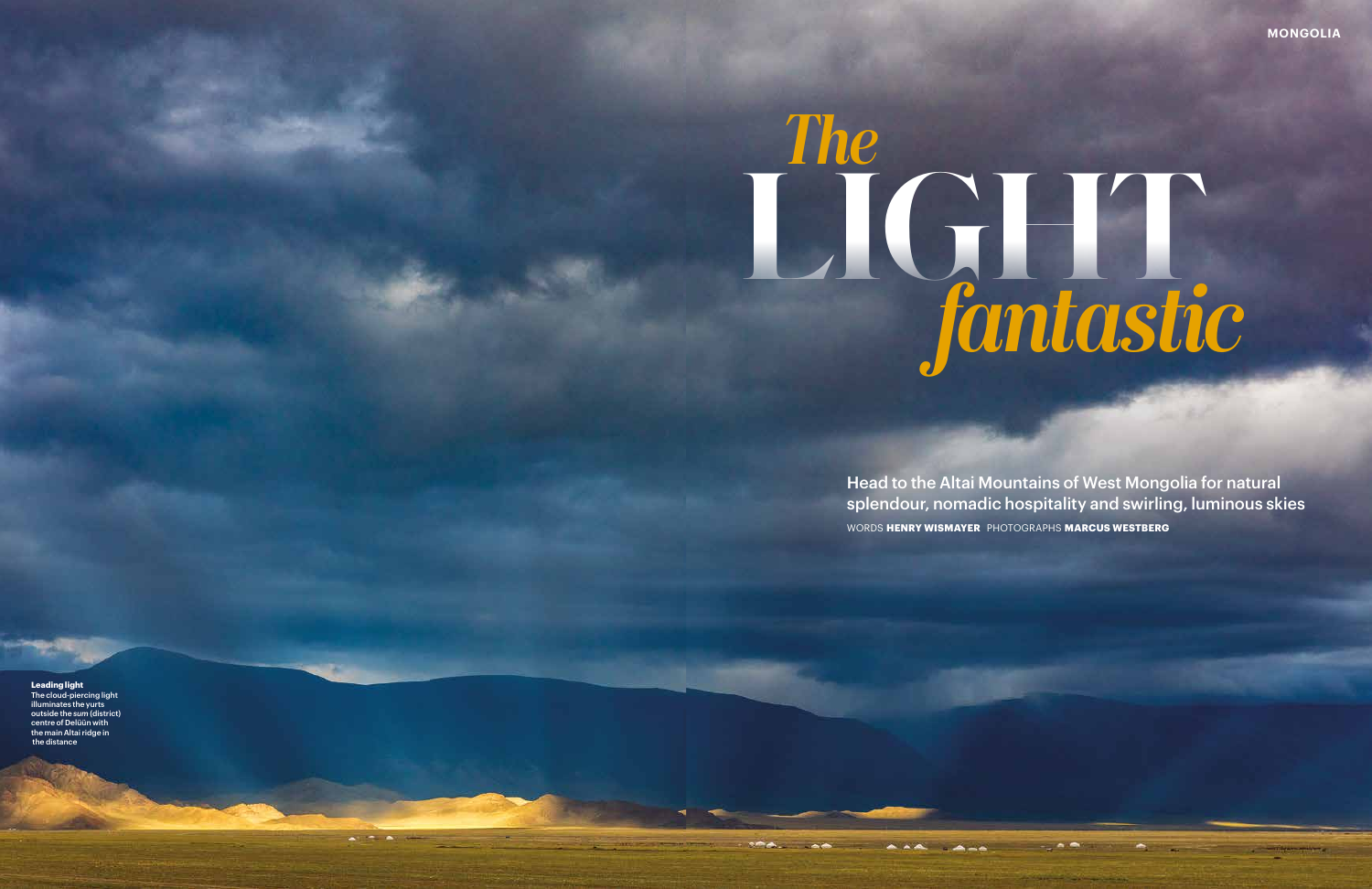t was early evening in the Chigertei Valley when I found myself standing on a weathered buttress, cheering the sudden onset of clouds. A fresh weather-front was barrelling in over the Altai massif, and now the clouds were pluming at the mountaintops, some of them wispy and translucent, others dark and throwing shadows, draping columns of rain. By now I understood what this foreshadowed. Soon, the cloud-cover

would fracture the dusk light, and sunbeams would daub chiaroscuro patterns on the land, transmuting the grasslands into prairies of gold. Far away, on the valley floor, smoke spiralled from yurt chimneys; a pair of boy-herders chivvied their sheep alongside a stream. But these were pinpricks of humanity on a floodplain big enough to swallow Manhattan. Up here, I felt certain, the only sentient beings sharing this vantage with me were the snow leopards padding unseen on the ridgelines, and the raptors wheeling in the sky.

If you had questioned me on the Heathrow tarmac about my reasons for visiting Western Mongolia, I'm not sure I'd have been able to answer without sounding absurdly gauzy or grandiose. A couple of weeks before my trip, the world marked the 50th anniversary of the first Apollo moon landing. Neil Armstrong famously described the lunar surface as a "magnificent desolation." That phrase approximated the palliative I sought: somewhere remote and unmarked, where humanity's incursion felt transitory, and no-one understood the phrase 'Instagrammability'. Short of paying Musk or Branson several million dollars to visit outer space, West Mongolia, where the Altai Mountains provide a sublime backdrop to the most sparsely populated country in the world, seemed as good a bet as any.

with gaudy throws and golden wallpaper. ▶ We stayed in a wide, crumbly building where the friendly owner, Yelik, a national park ranger, had converted parts of the upstairs into guestrooms

But before flying westwards, photographer Marcus and I had arrived in Ulaanbaatar. Here shanties of *gers*, Mongolia's ubiquitous yurts, proliferated under the fumes of coal-plant smokestacks while new skyscrapers, assembled from the profits of the extractive industries, principally copper, glistened on the skyline.

On the advice of Jan Wigsten, a Swedish-born doyen of adventure travel in Mongolia, we'd opted to spend our week in the Khovd *aimag* (province), abutting the Chinese border. Jan said the mountainous west promised something more untouched than the better-known tourist spots around Ulaanbaatar, albeit one mostly populated by ethnic Kazakhs, herders who had migrated across the Altai Mountains over the course of the 19th century.

"It isn't really site-specific," Jan had told me. "It's just a wonderful place to get lost in the great Mongolian void." Void, meaning 'vacancy; empty space.' It wouldn't take long to realise that Jan was rather underselling it.

#### **Provincial life**

The sharp-nosed Embraer aircraft touched down in Khovd, the provincial capital, in the early afternoon. There to greet us were driver Nurbat, and Berdigul, a grandmotherly figure in a pink cardigan, who also happened to be a polyglot, and a sage and patient guide.

Our ultimate destination was Delüün, a four-hour drive over pastel steppelands, first on the smooth new road built by the Chinese as part of their Belt and Road initiative, later on the unsealed tyre tracks that wove towards the main Altai massif. Dwarfed by its environs, overlooked by the magnificent saddle of Ikh Yamaat (also known as 'Big Goat' mountain), Delüün appeared like a tiny outpost in the vastness of a wide plain. But it turned out to be a supine town of 4,000 people, its dust-blown aspect enlivened by bright metal roofs in blue, pink and green. The high-street consisted of two shops, and a low-ceilinged restaurant where we would end up eating half our bodyweight in mutton dumplings.



### *'I sought somewhere remote, where no-one understood the phrase 'Instagrammability''*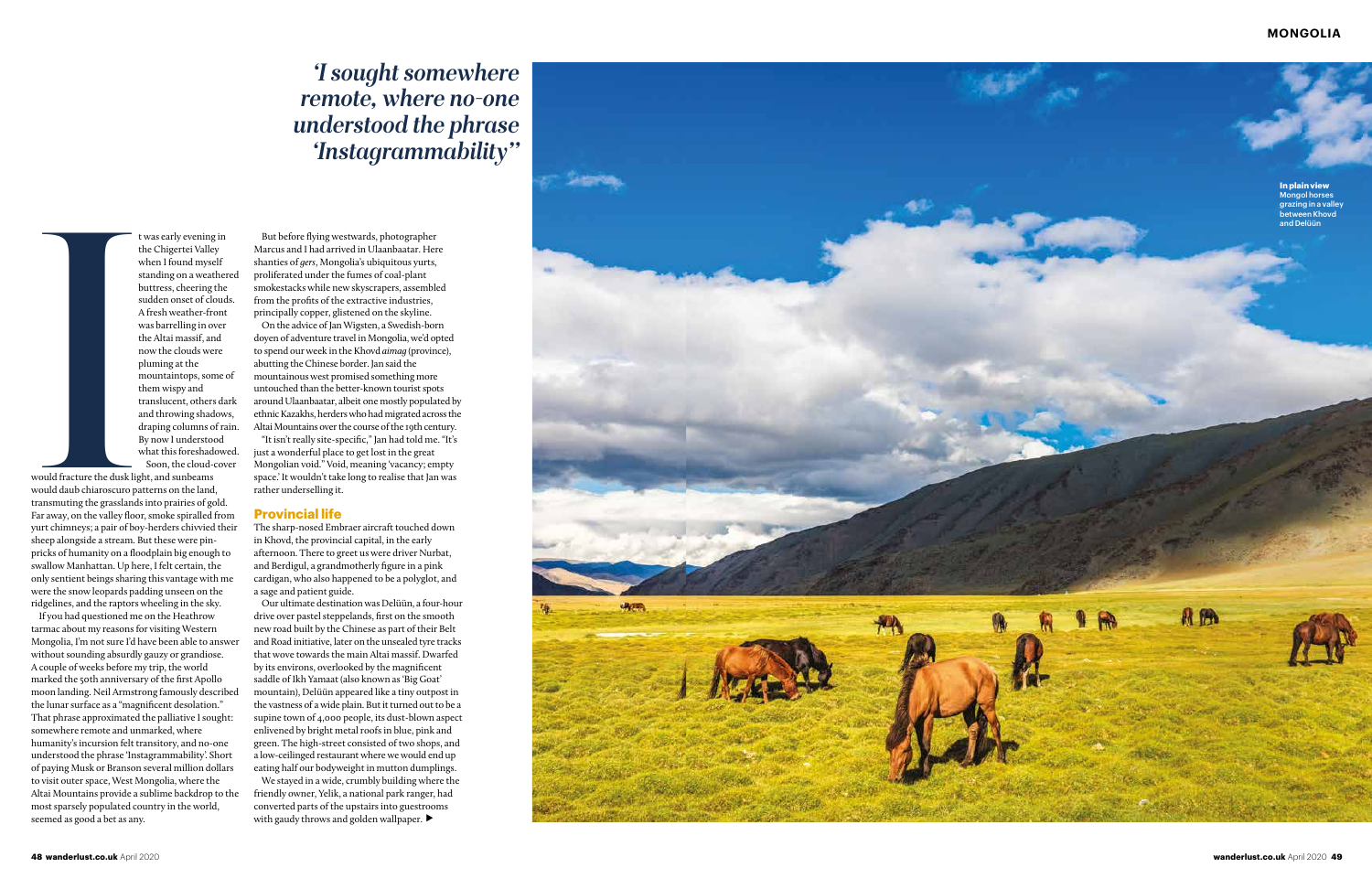

⊳ "And we have a Russian sauna!" Yelik said, pointing at an outhouse as we collected the bags from the car.

**Following the herd**

Over the coming days, we typically set out after an early breakfast, and barrelled into one of the broad valleys radiating out from Deüün. There was seldom much of a firm plan or definite destination. Nurbat seemed to just direct the Landcruiser at a compass point and drive, sending ground squirrels and marmots scurrying for their burrows. Our main zone of exploration was the Chigertei National Park, a lattice of floodplains spilling down from the main Altai watershed. As we grew accustomed to the rhythms of the valleys, we learned that the best time to visit local Kazakh encampments was in the mid-afternoon, after the bustle of the morning and before the women went out in the evening to milk their yak and goat herds. Encounters with local herders followed

a ritualistic pattern. The first, at an agglomeration of gers at the head of Gants Mod Valley, set the tone. We drove up, and our approach sent children scampering ahead to notify the adults. Nurbat hopped out, sparked one of his slender Korean cigarettes and instantly lubricated proceedings, because Nurbat seemed to have some connection – either social or familial – to everyone. After some handshakes, we were invited into a Kazakh ger, larger than its Mongolian counterpart, and more ornamental, with vibrant embroidery draping the walls, and talismans made of eagle owl feathers hanging from the ceiling. The women festooned the floor with sweets and *aarul*, a sun-dried curd, as three or four generations gathered to drink bowls of buttery tea. Then Nurbat and Berdigul were drawn into a protracted discussion about the latest news, while Berdigul offered commentary on the side in a hushed tone.

"They are asking, 'How was the winter.'" "He is asking, 'How are the sheep?'" "She is asking why Nurbat missed their

from the moderating effect of any ocean, the ▶ Under certain conditions, Mongolia's outback felt less like solid earth than it did a series of moods, like the ripples of a cuttlefish's skinpigments transposed onto land. Marooned far

daughter's wedding." (Poor Nurbat always seemed to be getting into trouble for things like this.)

This went on at least ten minutes before our hosts even broached the subject of what the two lanky white men waving clownishly at the baby were doing way out here.

The nomadic pastoralism of the local Kazakh herders is arguably the most authentic vestige of a lifestyle once practised in various iterations from here to Hungary. The Stalinist famines and coercive industrialization that benighted Kazakhstan in the mid-20th century meant that nothing like it survived in their homeland. Sure, most gers now had a solar panel or car battery to power a single bulb, and the camels, two-humped Bactrians once employed to transport camps and commodities, had been supplanted by trucks; now the camels ambled about the plains in semiretirement, mostly farmed for their wool. But in the main the local habit of moving livestock with the seasons, at once impermanent and deeply venerable, had changed little since the days of the Great Khans. Often, on Berdigul's bidding, we pulled over to find petroglyphs of animals carved onto a slate outcropping, or engravings of ibex on shafts of rock, so-called 'deer stones', lodged upright in the ground. Burial mounds, scattered with boulders and yak-skull votives, marked the graves of Bronze Age chieftains.

Despite all the evidence of current and former human presence, the valleys still permitted moments of exquisite isolation. Bundling along the remoter tracks, your gaze might be drawn to a distant ger, or a solitary truck dragging a halo of dust. But then the plains would empty again, and the sense of being the only people for miles around made your heart soar.



*'Your gaze might be drawn to a distant* ger*, but then the plains would be empty again'*

**Moonlight on the plains** Kazakh girl Aisaule – which translates as 'Moonlight' – rides a horse in the Chigertei Valley; (*right*) driver Nurbat enjoys some traditional Kazakh hospitality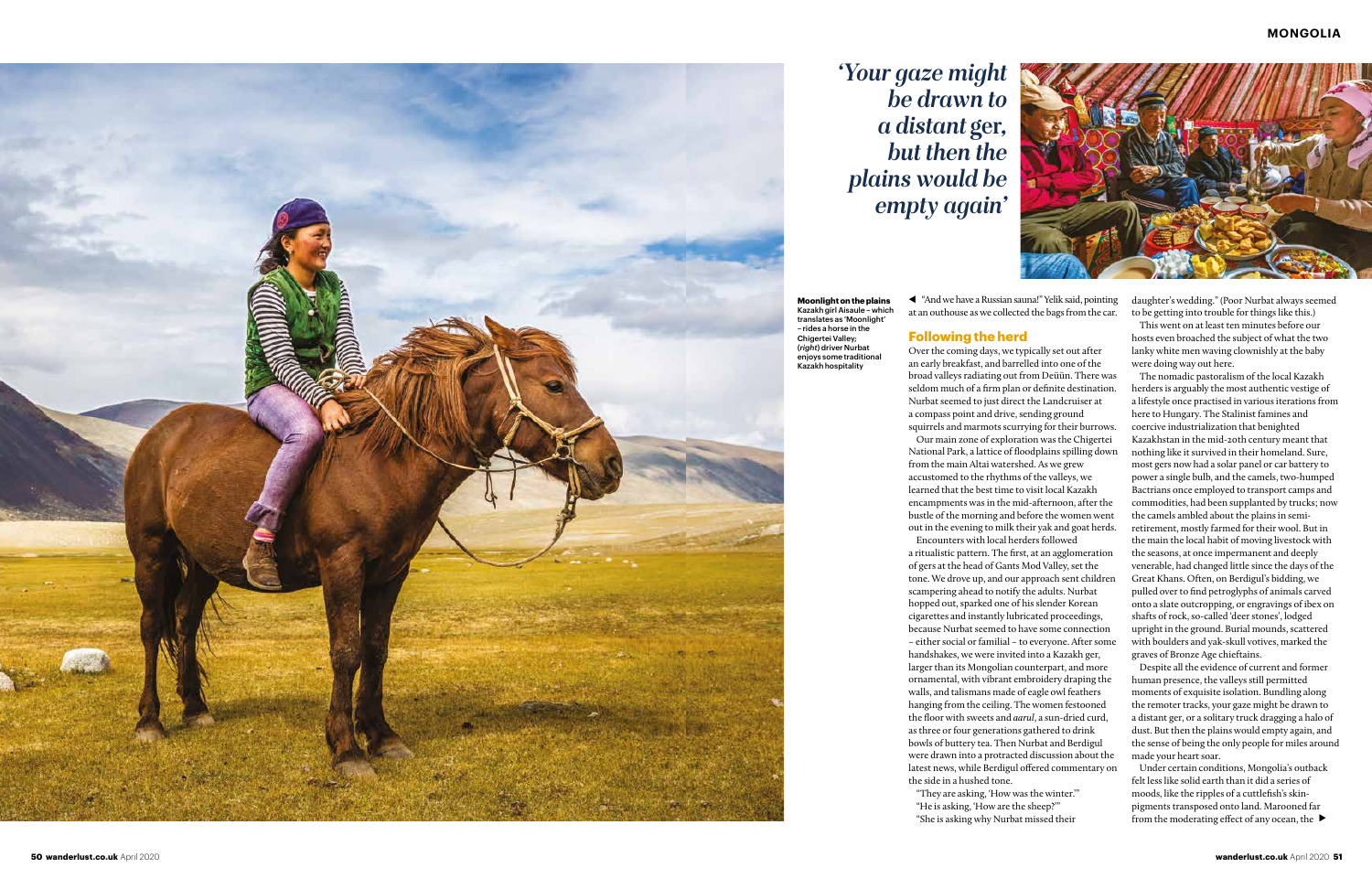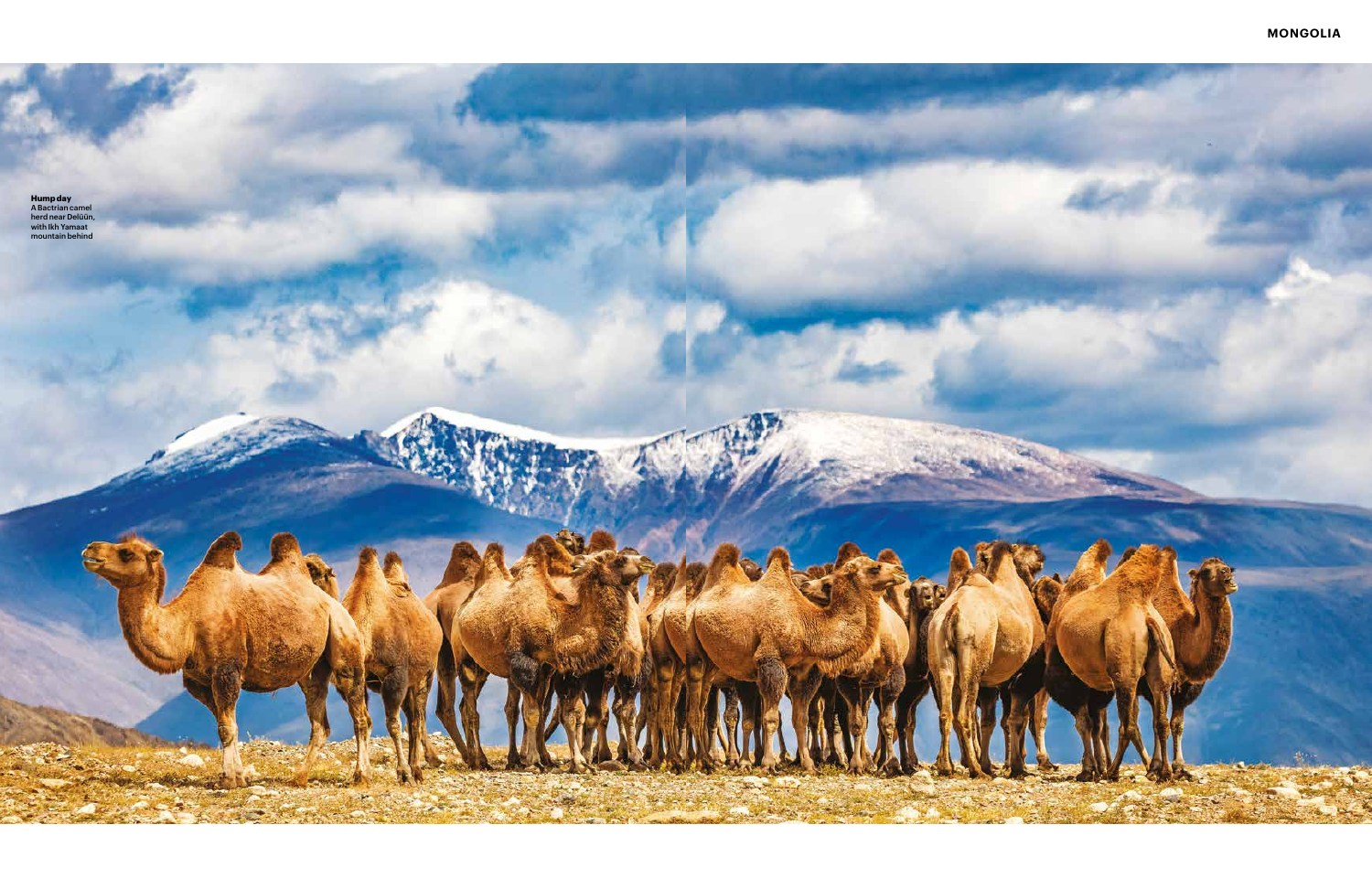jacketed, and with the face of a boxer, Khuanitkhan had suspended the day's hay collection to show us his golden eagle. Like some other Kazakh herders, he used her to hunt foxes in the winter. It's an age-old practice that has achieved recognition thanks to documentaries like *The Eagle Huntress*, and the BBC's *Human Planet*, and which is now being re-popularised, in part because of its potential as a magnet for cultural tourism. Over 1,000 people, many of them curious visitors, attended the Golden Eagle Festival in Bayan-Ulgii last October.

Slipping a hood back over her head, Khuanitkhan invited me to don the glove. Fearful of causing offence, I agreed, but I felt saddened by the feel of the talons pummelling the thick leather. It was clear from the way she kept unfurling her wings that she was desperate to fly. On an island further down in the stream, a younger eagle, freshly netted, was tethered to a boulder. Now and then, Khuanitkhan's eldest son would wade over to offer it meat, bonding the bird to its captor.

It was the one discordant note in a culture that otherwise exhibited an admirable symbiosis with the world around it. In my reverie, I had to keep reminding myself that the splendour of this place might pall in the depths of winter. Even now, it was cold in the night, and in a few short months the idyllic lakes would freeze from surface to floor. The sight of the herders' squat winter huts, which conjured images of families hunkered inside a single room for months on end, made me shudder.

> I understood the feeling well. ▶ "He has never seen these things before," Berdigul said. For the first time in ages,



However, if my impressions were coloured by a westerner's romanticism, it was only ever a reflection of the native sensibility. The people had nature-inspired names like Aisaule (meaning "Moonlight") and Chuluunbaatar ("Stone Hero"). Nurbat, who often looked hangdog despite his ribald humour, was at his happiest when we took a detour to 'say hello to his cows.'

As I reached the end of my time in West Mongolia, I was just grateful to be reassured that living within the boundaries set by nature is a thing not entirely beyond our ken, at least until China's steamrollers pressed on to Delüün.

Over the course of the week, I hardly saw a shred of litter, or any other tourists, or experienced any grief whatever. No-one responded to our intrusion into this remote world with anything other than warmth and generosity.

On our last day, taking the long-route back to Khovd along a steep-sided gorge, we dropped in to a ger camp one final time. Inside, over tea, I watched a ten-year-old boy in a Superman cap look through photos on Marcus' phone. Face glowing from its proximity to the screen, he chirruped with delight at images of Maasai tribesmen in Kenya, and walruses in the Arctic. A picture of a Botswanan bull-elephant made him jump from his seat.

*'A black kite harrumphed into the sky, where it circled above us to shriek its displeasure'*



#### **To the skies**

For this week in August, the weather was a relentless incantation. At times, the clouds would close ranks, grow monotonous. At others, the sky would clear entirely, washing out the mountains in glare. These were the moments to rest your eyelids, because you soon came to understand that it was only a matter of time before whatever old gods held dominion over this place would re-stir the atmosphere to conjure something new. Sometimes, I would turn to Berdigul to express my amazement, and she would smile and shrug, as if to imply that this kind of phantasmagoria was the most normal thing in the world.

On our third afternoon, we went walking on the windward wall of the main Chigertei plain. Down below, a braided river glimmered in the low sun,

and stick figures could be seen, legs apart, swinging body-length scythes to collect tall grass for the winter hay stocks. Towards the neck of the valley, patches of larch forest mosaicked the inclines. A day earlier, at the national park office in Delüün, Yelik had shown me footage of wolverines taken by camera-traps in these forests. Nearby, the same technology was being used to monitor snow leopards up on the high ridges.

The woodland, when we delved into it, felt pre-human. There was no sign of wood-chopping up here; tree-cover is so sparse in the Altai that herders rely on a more readily available resource – their livestock's dried dung – for fuel. I was just pondering this pleasing idiosyncrasy when a sudden flurry of movement erupted behind us, and a black kite harrumphed into the sky, where it circled above the trees to shriek its displeasure. We found its meal, a marmot's head, sitting half-eaten on a stone. We soon left, and I couldn't shake the feeling that we had trespassed somewhere sacred, best left undisturbed.

The next day we got much closer to a bird of prey, though this one was larger, and its ankle was roped to a gauntleted hand. Thickset, leather-





#### **Eagle-eyed**

Khuanitkhan, a Kazakh eagle hunter, shows off his golden eagle near the head of Chigertei; (*below*) a boy inside a Kazakh yurt with typical sweets and snacks on the floor

> **Nomadic lifestyle** (*from top*) The Chigertei River; *aarul*, a curd snack, dries on the roof of a truck; snapper Marcus shows travel images to a family

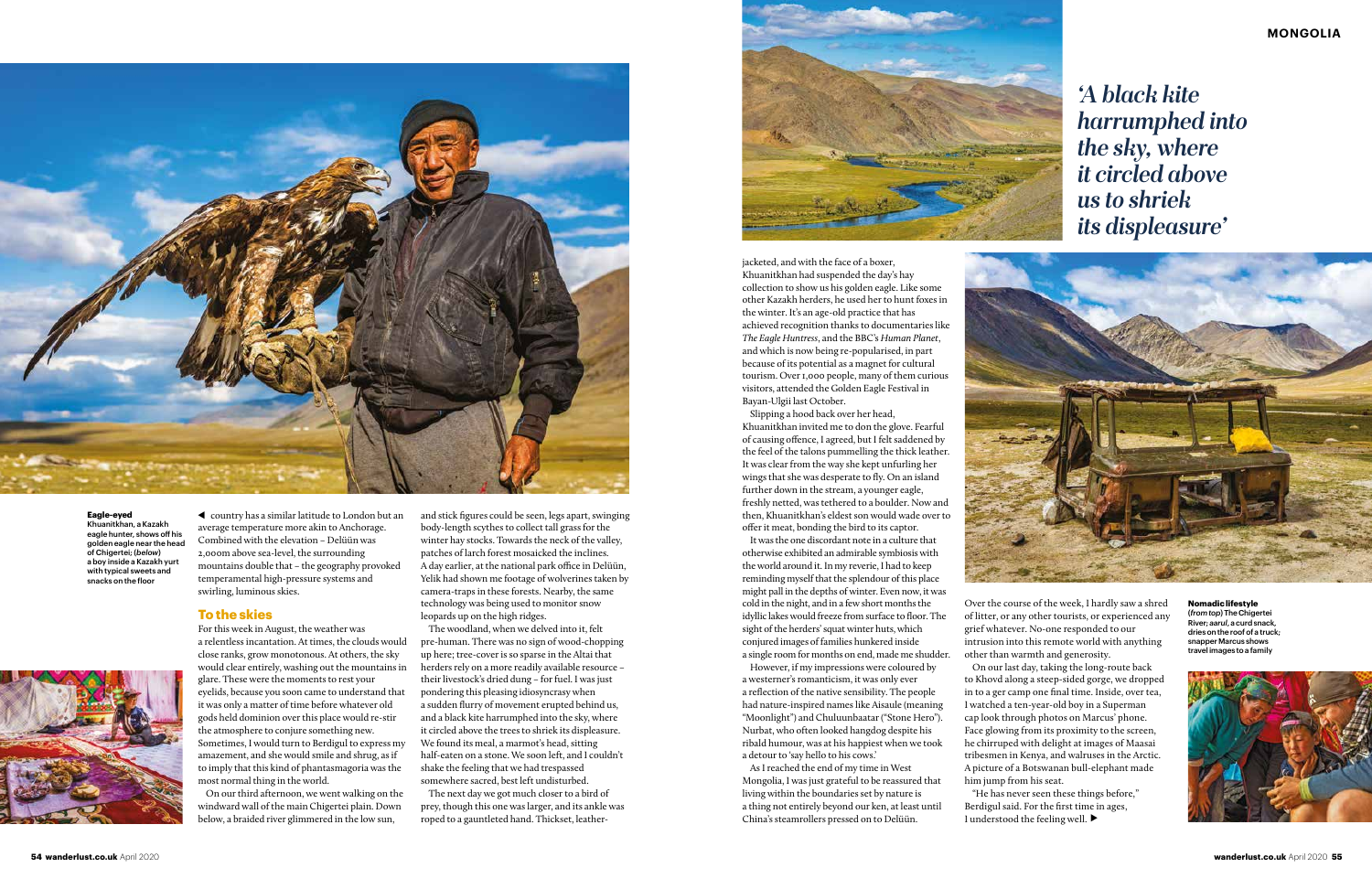# **Footnotes**

#### **West Mongolia**

#### **THE TRIP**

Similar itineraries to the one described by the author can be arranged through the high-end tour operator **360 Degrees Mongolia** (+46 498 487105; 360degreesmongolia.com). Their 11-day *Altai Mountains and West Gobi* itinerary, which includes all transfers. food, hotels and mobile luxury yurt camps, starts from £4,425 per person. They also offer bespoke journeys throughout the rest of Mongolia.

Other companies arranging tours in the Altai Mountains region includes Nomadic Journeys, widely recognised as Mongolia's sustainable tourism pioneer. (nomadicjourneys.com; +976 11 330360)

#### **Vital statistics**

**Capital:** Ulaanbaatar **Population:** 3.25 million **Language(s):** Mongolian, Kazakh, Russian

**Time:** GMT +8

**International dialling code:** +976 **Visas:** One-month tourist visas can be applied for in person at the Mongolian embassy in London. Applications are usually processed within five days and cost £40. **Money:** Mongolian Tögrög or Tughrik (MNT), currently around 3,554 MNT to the UK£. ATMs and bureau de changes are available

upon arrival at Chinggis Khaan



#### **WHAT TO BRING FOR NOMADS**

**If you are welcomed into a nomadic family's home, it is customary to reciprocate hospitality with small gifts. Useful items include torches and AA or AAA batteries.**



International Airport in Ulaanbaatar. ATMs are commonplace in provincial capitals, but travel with cash (preferably USD) in case of power outages.

#### **When to go**

March-April: Nomadic herders move livestock out onto the steppe for summer. April in particular is dry and dusty, with strong winds. May and September-October: Travel to most areas is usually possible in the shoulder months. June-August: Most tourists visit Mongolia in the summer, when day-time temperatures hover around 20°C. Rains sweeping in from early July through August bring respite from the winter dry, and make for incredible skyscapes. Bring rainproof and layered clothing as nights can be chilly. November-February: Winter sees very few visitors.

Temperatures in Ulaanbaatar can drop below -30°C.

#### **Health & safety**

Hepatitis A and Tetanus are usually advised (fitfortravel.nhs). Others to consider include Hepatitis B, typhoid, rabies and tick-borne encephalitis. The summer rains bring mosquitoes to the western plains, especially around the shores of lakes, so bring repellent.

#### **Getting there**

There are no direct flights between the UK and Mongolia, so most visitors will fly from London to Ulaanbaatar via Europe. Regular services are available with **Aeroflot** via Moscow (aeroflot.ru; 0800





026 0033) and Turkish Airlines via Istanbul (turkishairlines.com; 020 7471 6666). Fares tend to start from around £600 return, with the shortest journey time around 12 hours. Cheaper fares are often available with **Air China** via Beijing (airchina.co.uk; 00800 86 100 999) though flight times are longer.

If you have time, consider taking the *Trans-Siberian Express*, which takes four days to traverse the 4,634km between Moscow and Ulaanbaatar (trainsrussia.com). Expect to pay around £340 for a second-class berth, one-way.

#### **Getting around**

Vast distances and an underdeveloped road network means most travellers will need to take one or two internal flights. The two main domestic carriers are Aero Mongolia (aeromongolia. mn; +976 7010 3030) and **Hunnu** Air (hunnuair.com; +976 7000 1111). Both offer regular flights to several provincial capitals, including Ölgii and Khovd (both two to three hours, from around £130 return).

#### **Cost of travel**

Vast distances and scarce public transport options can make travelling too far from Ulaanbaatar difficult for independent travellers. Most local group tours cost from £120 to £200pp per day.

#### **Accommodation**

Ulaanbaatar has accommodation to suit most tastes and budgets, from hostels like Top Tour Guesthouse (toptoursmongolia.com; +976 9900 1041; dorms from £6) to  $\blacktriangleright$